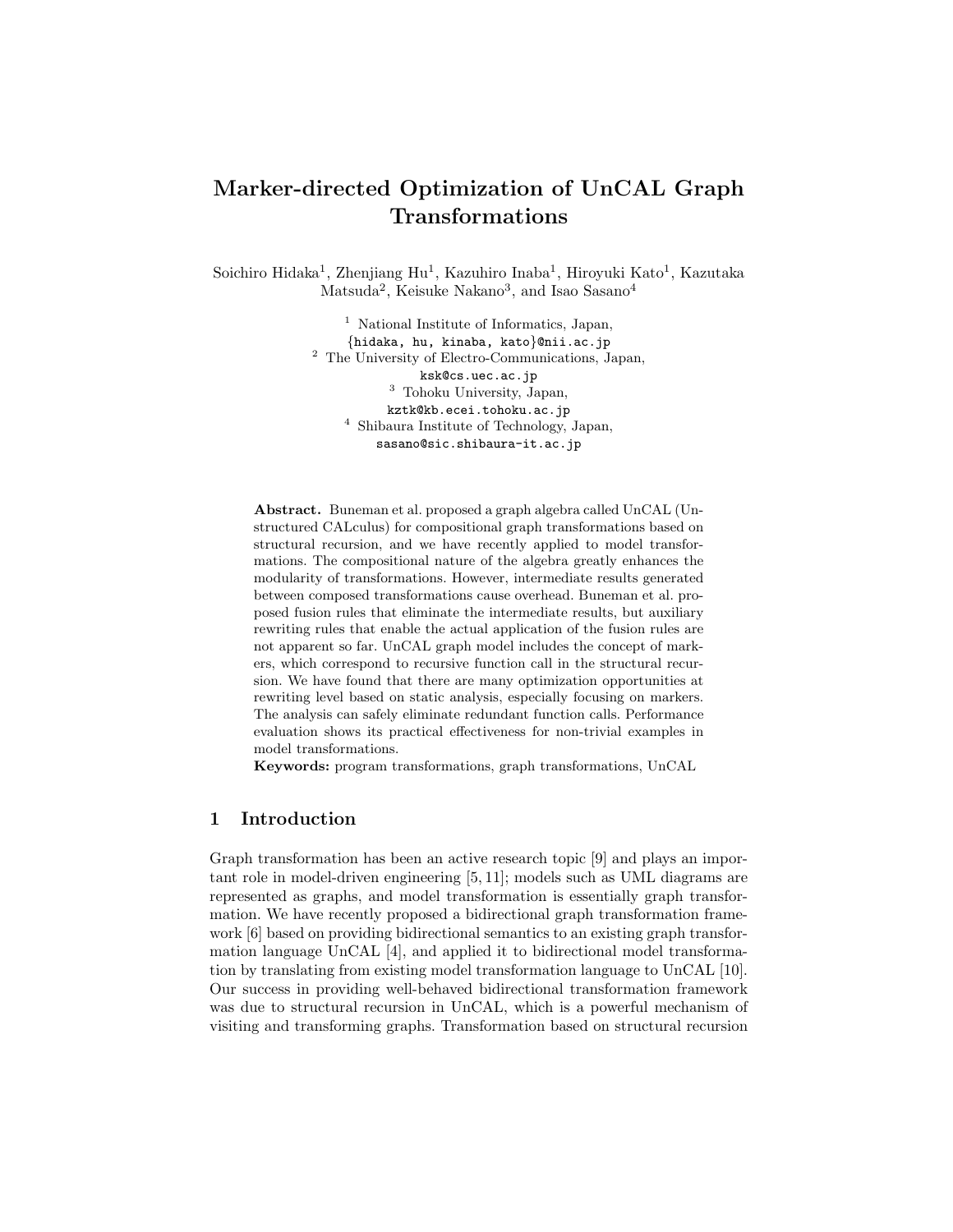is inherently compositional, thus facilitates modular model transformation programming.

However, compositional programming may lead to many unnecessary intermediate results, which would make a graph transformation program terribly inefficient. As actively studied in programming language community, optimization like fusion transformation [12] is desired to make it practically useful. Despite a lot of work being devoted to fusion transformation of programs manipulating lists and trees, little work has been done on fusion on programs manipulating graphs. Although the original UnCAL has provided some fusion rules and rewriting rules to optimize graph transformations [4], we believe that further work and enhancement on fusion and rewriting are required.

The key idea presented in this paper is to analyze input/output markers, which are sort of labels on specific set of nodes in the UnCAL graph model and are used to compose graphs by connecting nodes with matching input and output markers. By statically analyzing connectivity of UnCAL by our marker analysis, we can simplify existing fusion rule. Consider, for instance, the following existing generic fusion rule of the structural recursion in UnCAL:

 $\text{rec}(\lambda(\$l_2, \$t_2).e_2)(\text{rec}(\lambda(\$l_1, \$t_1).e_1)(e_0))$  $=$  **rec**( $\lambda$ ( $\$\iota_1, \$\iota_1)$ *.* **rec**( $\lambda$ ( $\$\iota_2, \$\iota_2)$ *.e*<sub>2</sub>)( $e_1 \otimes$  **rec**( $\lambda$ ( $\$\iota_1, \$\iota_1)$ *.e*<sub>1</sub>)( $\$\iota_1$ ))( $e_0$ )

where  $\text{rec}(\lambda(\$l, \$t).e)$  encodes a structural recursive function which is an important computation pattern and will be explained later. The graph constructor @ connects two graphs by matching markers on nodes, and in this case, result of transformation  $e_1$  is combined to another structural recursion  $\text{rec}(\lambda(\$\iota_1, \$\iota_1)$ *.e*<sub>1</sub>). If we know by static analysis that  $e_1$  creates no output markers, or equivalently,  $\text{rec}(\lambda(\$\mathbf{i}_1, \$\mathbf{t}_1).e_1)$  makes no recursive function call, then we can eliminate  $\mathcal{Q}$  **rec**( $\lambda(\$i_1, \$t_1).e_1$ )( $\$t_1$ ) and further simplify the fusion rule. Our preliminary performance analysis reports relatively good evidence of usefulness of this optimization.

The main technical contributions of this paper are two folds: a sound and refined static inference of markers and a set of powerful rewriting rules for optimization using inferred markers. All have been implemented and tested with graph transformations widely recognized in software engineering research. The source code of the implementation can be downloaded via our project web site at www.biglab.org.

The rest of this paper is organized as follows. Section 2 reviews UnCAL graph model, graph transformation language and existing optimizations. Section 3 proposes enhanced static analysis of markers. In Section 4, we build enhanced rewriting optimization algorithm based on the static analysis. Section 5 reports preliminary performance results. Section 6 reviews related work, and Section 7 concludes this paper.

# **2 UnCAL Graph Algebra and Prior Optimizations**

In this section, we review the UnCAL graph algebra [3, 4], in which our graph transformation is specified.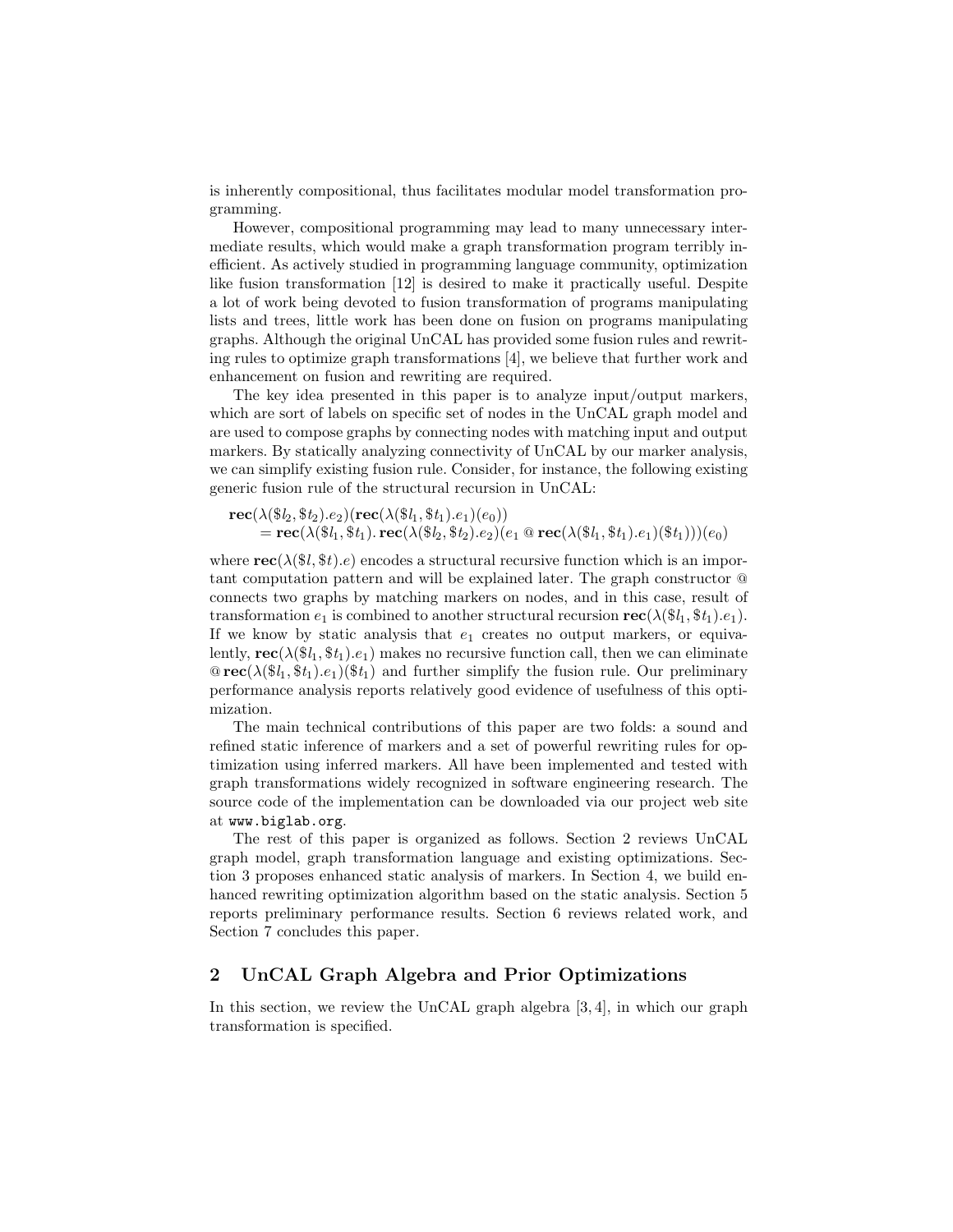

**Fig. 1.** Graph Equivalence Based on Bisimulation

### **2.1 Graph Data Model**

We deal with rooted, directed, and edge-labeled graphs with no order on outgoing edges. UnCAL graph data model has two prominent features, *markers* and *εedges*. Nodes may be marked with *input* and *output markers*, which are used as an interface to connect them to other graphs. An *ε*-edge represents a shortcut of two nodes, working like the *ε*-transition in an automaton. We use *Label* to denote the set of labels and *M* to denote the set of markers.

Formally, a graph *G*, is a quadruple  $(V, E, I, O)$ , where *V* is a set of nodes,  $E \subseteq V \times (Label \cup \{\varepsilon\}) \times V$  is a set of edges,  $I \subseteq \mathcal{M} \times V$  is a set of pairs of an input marker and the corresponding node, and  $O \subseteq V \times M$  is a set of pairs of nodes and associated output markers. For each marker  $\&x \in \mathcal{M}$ , there is at most one node *v* such that  $(\& x, v) \in I$ . The node *v* is called an *input node* with marker  $\&x$  and is denoted by  $I(\&x)$ . Unlike input markers, more than one node can be marked with an identical output marker. They are called *output nodes*. Intuitively, input nodes are root nodes of the graph (we allow a graph to have multiple root nodes, and for singly rooted graphs, we often use default marker & to indicate the root), while an output node can be seen as a "context-hole" of graphs where an input node with the same marker will be plugged later. We write inMarker $(G)$  to denote the set of input markers and outMarker $(G)$  to denote the set of output markers in a graph *G*.

Note that multiple-marker graphs are meant to be an internal data structure for graph composition. In fact, the initial source graphs of our transformation have one input marker (single-rooted) and no output markers (no holes). For instance, the graph in Fig.  $1(a)$  is denoted by  $(V, E, I, O)$  where  $V = \{1, 2, 3, 4, 5, 6\}, E = \{(1, a, 2), (1, b, 3), (1, c, 4), (2, a, 5), (3, a, 5), (4, c, 4),$  $(5, d, 6)$ ,  $I = \{(\&, 1)\}\$ , and  $O = \{\}\$ .  $DB_{\mathcal{Y}}^{\mathcal{X}}$  denotes graphs with sets of input markers *X* and output markers *Y*.  $DB_{\mathcal{Y}}^{\{k\}}$  is abbreviated to  $DB_{\mathcal{Y}}$ .

## **2.2 Notion of Graph Equivalence**

Two graphs are value equivalent if they are bisimilar. Please refer to [4] for the complete definition. For instance, the graph in Fig. 1(b) is value equivalent to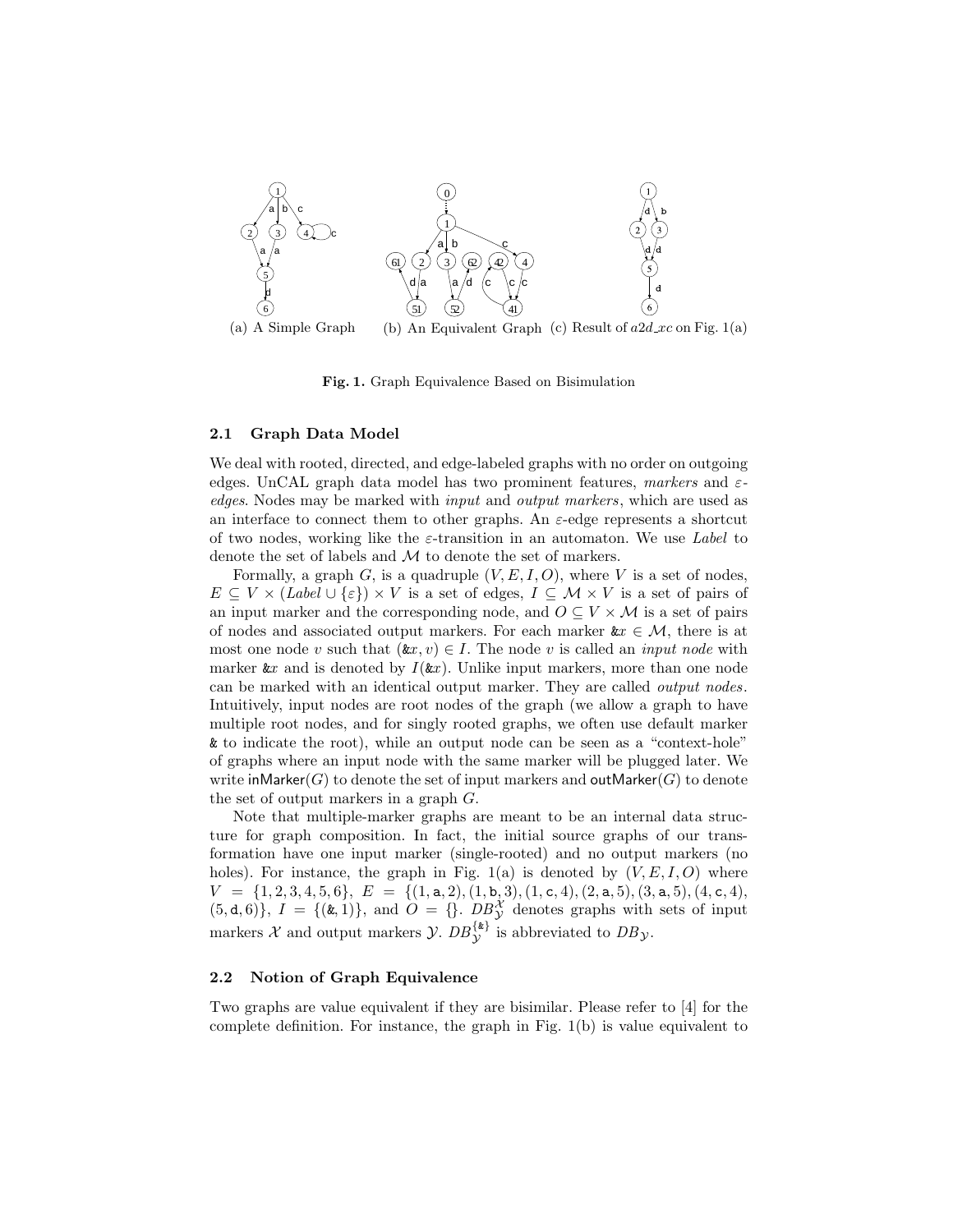

**Fig. 2.** Graph Constructors

the graph in Fig. 1(a); the new graph has an additional  $\varepsilon$ -edge (denoted by the dotted line), duplicates the graph rooted at node 5, and unfolds and splits the cycle at node 4. Unreachable parts are also disregarded, i.e., two bisimilar graphs are still bisimilar if one adds subgraphs unreachable from input nodes.

This value equivalence provides optimization opportunities because we can rewrite transformation so that transformation before and after rewriting produce results that are bisimilar to each other [4]. For example, optimizer can freely cut off expressions that is statically determined to produce unreachable parts.

#### **2.3 Graph Constructors**

Figure 2 summarizes the nine graph constructors that are powerful enough to describe arbitrary (directed, edge-labeled, and rooted) graphs [4]. Here, *{}* constructs a root-only graph, *{a* : *G}* constructs a graph by adding an edge with label *a* ∈ *Label*  $\cup$  { $\varepsilon$ } pointing to the root of graph *G*, and *G*<sub>1</sub>  $\cup$  *G*<sub>2</sub> adds two *ε*-edges from the new root to the roots of  $G_1$  and  $G_2$ . Also,  $kx := G$  associates an input marker,  $\&x$ , to the root node of *G*,  $\&y$  constructs a graph with a single node marked with one output marker &*y*, and () constructs an empty graph that has neither a node nor an edge. Further,  $G_1 \oplus G_2$  constructs a graph by using a componentwise  $(V, E, I \text{ and } O)$  union.  $\cup$  differs from  $\oplus$  in that  $\cup$  unifies input nodes while  $\oplus$  does not.  $\oplus$  requires input markers of operands to be disjoint, while  $∪$  requires them to be identical.  $G_1 \tQ G_2$  composes two graphs vertically by connecting the output nodes of  $G_1$  with the corresponding input nodes of  $G_2$ with  $\varepsilon$ -edges, and  $\mathbf{cycle}(G)$  connects the output nodes with the input nodes of *G* to form cycles. Newly created nodes have unique identifiers. They are, together with other operators, bisimulation generic [4], i.e., bisimilar result is obtained for bisimilar operands.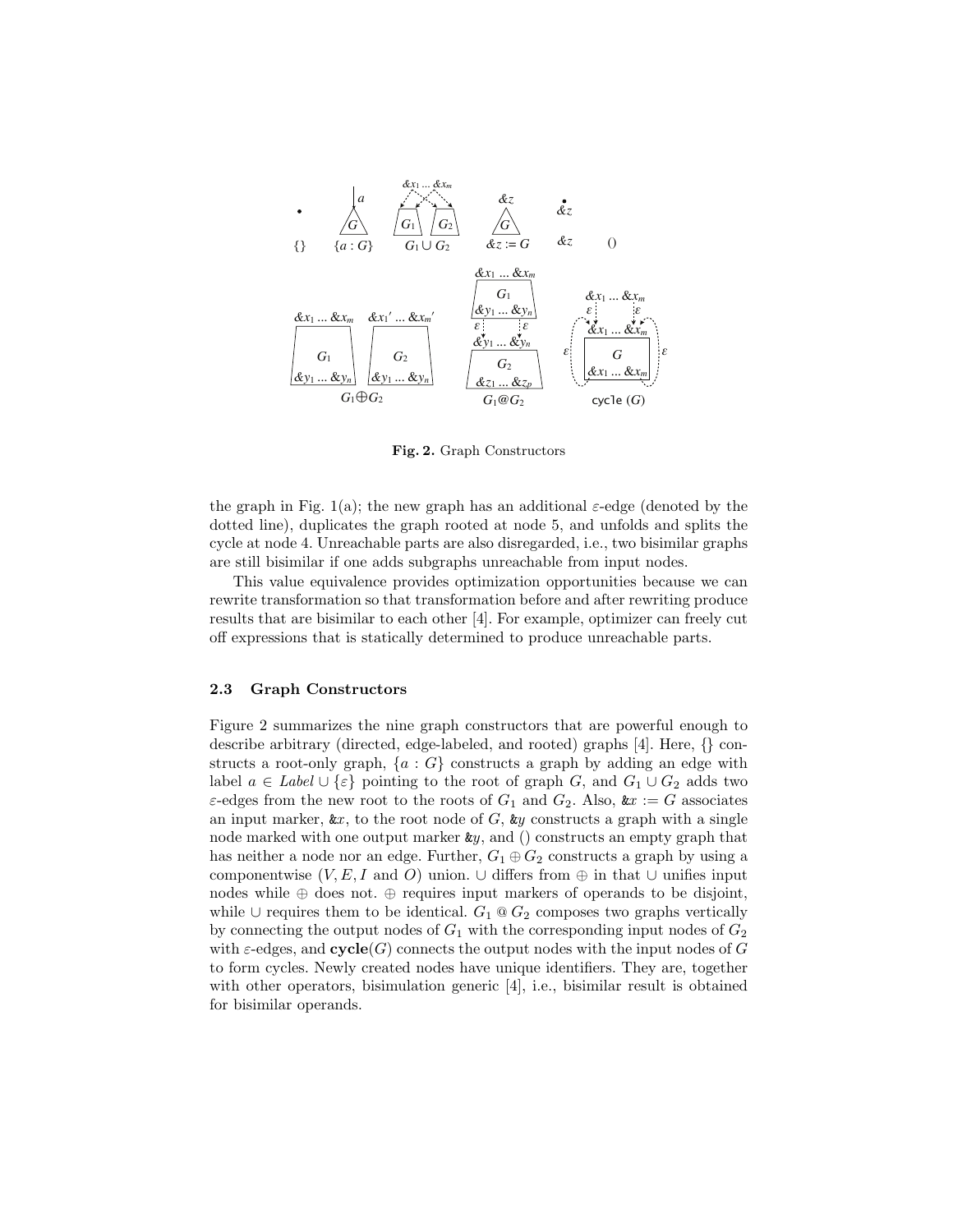| $e ::= \{\}\, \,\{l : e\} \, \, e \cup e \, \, \& x := e \, \, \& y \, \,()\}$ |                                              |
|--------------------------------------------------------------------------------|----------------------------------------------|
| $e \oplus e \mid e \otimes e \mid \text{cycle}(e)$                             | $\{ \text{ constructor} \}$                  |
| $\$a$                                                                          | $\{$ graph variable $\}$                     |
| $\text{let }$ \$q = e in e                                                     | { variable binding }                         |
| if $l = l$ then $e$ else $e$                                                   | $\{$ conditional $\}$                        |
| $\mathbf{rec}(\lambda(\$l, \$g).e)(e)$ { structural recursion application }    |                                              |
| $l := a \,   \, \$l$                                                           | { label $(a \in Label)$ and label variable } |

**Fig. 3.** Core UnCAL Language

*Example 1.* The graph equivalent to that in Fig. 1(a) can be constructed as follows (though not uniquely).

$$
\&z \ @\ \mathbf{cycle}((\&z := \{a : \{a : \&z_1\}\} \cup \{b : \{a : \&z_1\}\} \cup \{c : \&z_2\}) \\
\quad \qquad \oplus (\&z_1 := \{d : \{\}\}) \\
\quad \qquad \oplus (\&z_2 := \{c : \&z_2\}))
$$

For simplicity, we often write  $\{a_1 : G_1, \ldots, a_n : G_n\}$  to denote  $\{a_1 : G_1\}$  $\dots \cup \{a_n : G_n\}$ , and  $(G_1, \dots, G_n)$  to denote  $(G_1 \oplus \dots \oplus G_n)$ .

# **2.4 UnCAL Syntax**

UnCAL (Unstructured Calculus) is an internal graph algebra for the graph query language UnQL, and its core syntax is depicted in Fig. 3. It consists of the graph constructors, variables, variable bindings, conditionals, and structural recursion. We have already detailed the data constructors, while variables, variable bindings and conditionals are self explanatory. Therefore, we will focus on *structural recursion*, which is a powerful mechanism in UnCAL to describe graph transformations.

A function *f* on graphs is called a structural recursion if it is defined by the following equations

$$
f(\{\}) = \{\}f(\{\$l : \$g\}) = e \circledcirc f(\$g)f(\$g_1 \cup \$g_2) = f(\$g_1) \cup f(\$g_2),
$$

and *f* can be encoded by **rec**( $\lambda$ ( $\mathcal{I}, \mathcal{I}, g$ )*.e*). Despite its simplicity, the core UnCAL is powerful enough to describe interesting graph transformation including all graph queries (in UnQL) [4], and nontrivial model transformations [8].

*Example 2.* The following structural recursion *a2d xc* replaces all labels a with d and removes edges labeled c.

$$
a2d_xc(\$db) = \text{rec}(\lambda(\$l, \$g). \text{if } \$l = \text{a then} \qquad \{d : \&\}
$$
  
else if  $\$l = c \text{ then } \{\varepsilon : \&\}$   
else  $\{\$l : \&\}$ ) ( $\$db$ )

The nested **if**s correspond to *e* in the above equations. Applying the function  $a2d$  *xc* to the graph in Fig. 1(a) yields the graph in Fig. 1(c).  $\Box$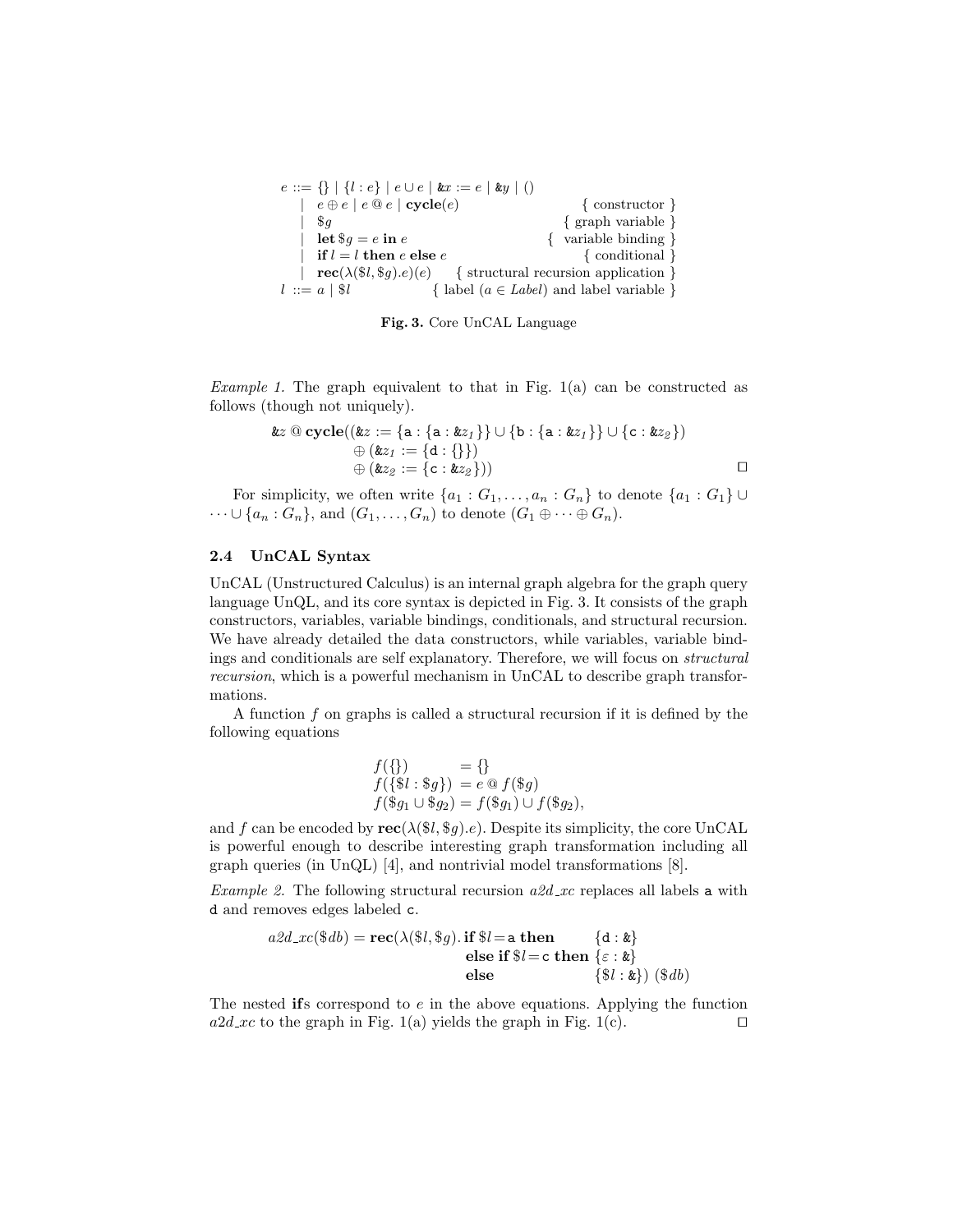## **2.5 Revisiting Original Marker Analysis**

There were actually previous work on marker analysis by original authors of UnCAL. The original typing rules appeared in the technical report version of [2]. Note that we call type to denote sets of input and output markers. Compared to our analysis, these rules were provided declaratively. For example, the rule for **if** says that if sets of output markers in both branches are equal, then the result have that set of output markers. It is not apparent how we obtain the output marker of **if** if the branches have different sets of output markers.

Buneman et al. [4] did mention optimization based on marker analysis, to avoid evaluating unnecessary subexpressions. But it was mainly based on *runtime* analysis. As we propose in the following sections, we can *statically* compute the set of markers and further simplify the transformation itself.

#### **2.6 Fusion Rules and Output Marker Analysis**

Buneman et al. [3, 4] proposed the following fusion rules that aim to remove intermediate results in successive applications of structural recursion **rec**.

$$
\begin{aligned}\n\text{rec}(\lambda(\$\mathbf{l}_2, \$\mathbf{t}_2).e_2)(\text{rec}(\lambda(\$\mathbf{l}_1, \$\mathbf{t}_1).e_1)(e_0)) \\
&= \begin{cases}\n\text{rec}(\lambda(\$\mathbf{l}_1, \$\mathbf{t}_1). \text{rec}(\lambda(\$\mathbf{l}_2, \$\mathbf{t}_2).e_2)(e_1))(e_0) & \text{if } \mathbf{t}_2 \text{ appears free in } e_2 \\
\text{rec}(\lambda(\$\mathbf{l}_1, \$\mathbf{t}_1). \text{rec}(\lambda(\$\mathbf{l}_2, \$\mathbf{t}_2).e_2) & \text{for arbitrary } e_2\n\end{cases}\n\end{aligned} \tag{1}
$$

If you can statically guarantee that *e*<sup>1</sup> does not produce any output marker, then the second rule is promoted to the first rule, opening another optimization opportunities.

*Non-recursive Query.* Now questions that might be asked would be how often do such kind of "non-recursive" queries appear. Actually it frequently appears as *extraction* or *join*. Extraction transformation is a transformation in which some subgraph is simply extracted. It is achieved by direct reference of the bound graph variable in the body of **rec**. Join is achieved by nesting of these extraction transformations. Finite steps of edge traversals are expressed by this nesting.

*Example 3.* The following structural recursion *consecutive* extracts subgraphs that can be accessible by traversing two connected edges of the same label.

consecutive(
$$
\$db
$$
) =  $\text{rec}(\lambda(\$l, \$g)$ .  $\text{rec}(\lambda(\$l', \$g')$ ).  
\nif  $\$l = \$l'$  then {result :  $\$g'\}$   
\nelse  $\{\}$  (§g))( $\$db$ )  
\nFor example, we have *consecutive*  $\left(\underset{b \to \$e\}}{\overset{a}{\sim}e\underset{b \to \$e\}}\overset{a}{\leadsto}e\right) = \circ \underset{c}{\overset{result}{\sim}e\underset{b \to \$e\}}\overset{X}{\leadsto}e}$ .

If this transformation is followed by  $\text{rec}(\lambda(\$\ell_2, \$t_2).e_2)$  where  $e_2$  refers to  $\$\ell_2$ , the second condition of fusion rule applies, but it will be promoted to the first, since the body of **rec** in *consecutive*, which corresponds to  $e_1$  in the fusion rule, does not have output markers. We revisit this case in Example 4 in Section 4.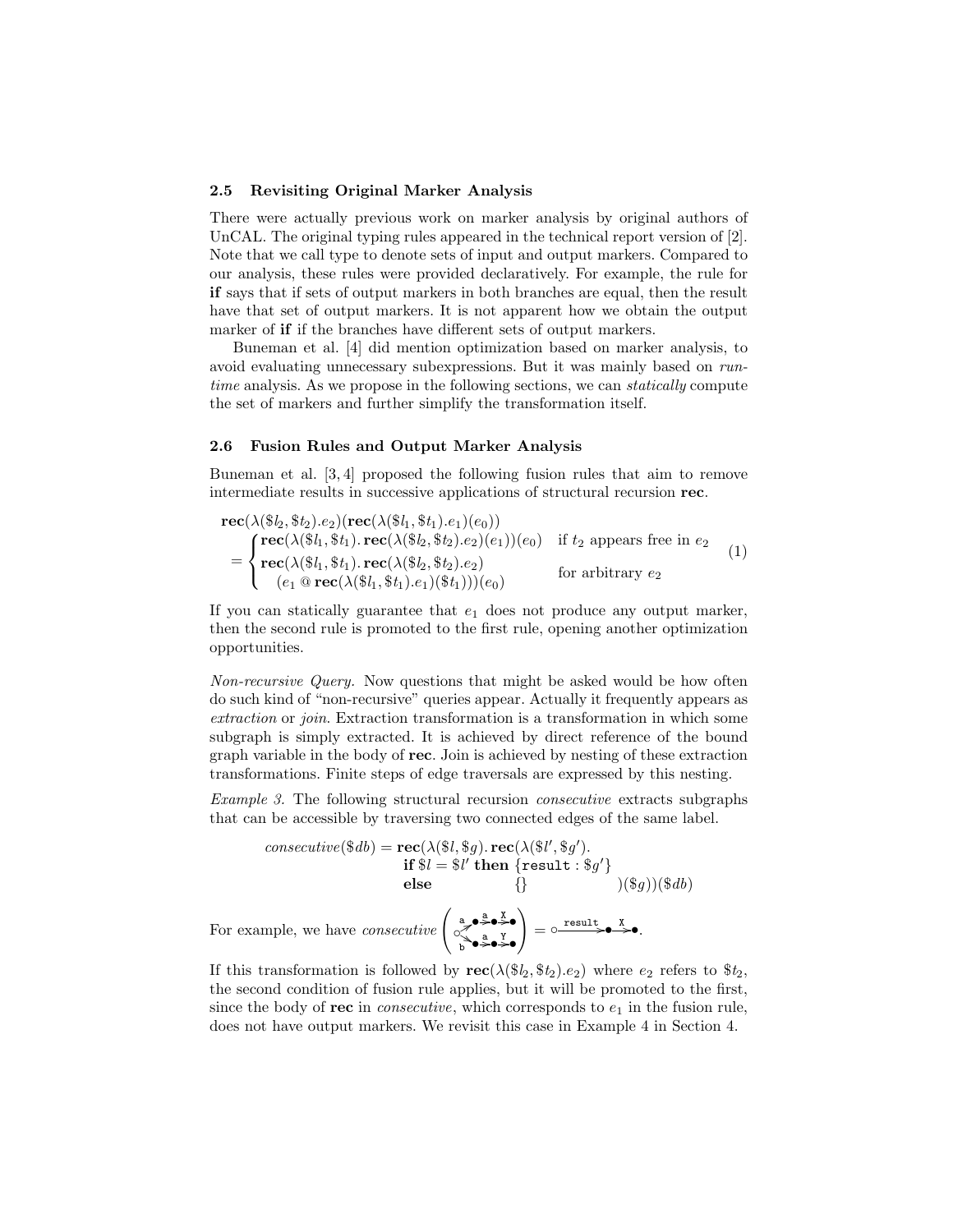$$
\&x := (\&z := e) \longrightarrow \&x.\&z := e \quad \&x := (e_1 \oplus e_2) \longrightarrow (\&x := e_1) \oplus (\&x := e_2)
$$

$$
e \cup \{\} \longrightarrow e \quad \{\} \cup e \longrightarrow e \quad e \oplus () \longrightarrow e \quad () \oplus e \longrightarrow e
$$

$$
() \circledcirc e \longrightarrow () \quad \frac{e :: DB_Y^X \quad \mathcal{X} \cap \mathcal{Y} = \phi}{\text{cycle}(e) \longrightarrow e}
$$



## **2.7 Other Prior Rewriting Rules**

Apart from fusion rules, the following rewriting rules for **rec** are proposed in [4] for optimizations. Type of *e* is assumed to be  $DB^{\mathcal{Z}}_{\mathcal{Z}}$ . They simplify the argument of **rec** and increases chances of fusions. Some of them are recapped below.

$$
\mathbf{rec}(\lambda(\$l, \$t).e)(\{\}) = \{1 \bigoplus_{\& z \in \mathcal{Z}} \& z := \{\}\n\mathbf{rec}(\lambda(\$l, \$t).e)(\{l : d\}) = e[\forall \$l][d\$t] \odot \mathbf{rec}(\lambda(\$l, \$t).e)(d)
$$

The first rule eliminates **rec**, while the second rule eliminates an edge from the argument.

Additional rules proposed by (full version of) Hidaka et al. [8] to further simplify the body of **rec** are given in Fig. 4. The rules in the last line in Fig. 4 can be generalized by static analysis of the marker in the following section. And given the static analysis, we can optimize further as described in Section 4.

# **3 Enhanced Static Analysis**

This section proposes our enhanced marker analysis. Figure 5 shows the proposed marker *inference* rules for UnCAL. Static environment *Γ* denotes mapping from variables to their types. We assume that the types of free variables are given. Since we focus on graph values, we omit rules for labels. Roughly speaking,  $DB^{\mathcal{X}}_{\mathcal{Y}}$  is a type for graphs that have  $\mathcal{X}$  input markers exactly and have at most *Y* output markers, which will be shown formally by Lemma 1.

The original typing rules were provided based on the subtyping rule

$$
\frac{\Gamma \vdash e::DB^{\mathcal{X}}_{\mathcal{Y}} \quad \mathcal{Y} \subseteq \mathcal{Y}'}{\Gamma \vdash e::DB^{\mathcal{X}}_{\mathcal{Y}'}}
$$

and required the arguments of *∪*, *⊕*, **if** to have identical sets of output markers. Unlike the original rules, the proposed type system does not use the subtyping rule directly for inference. Combined with the forward evaluation semantics  $\mathcal{F}[\mathbb{I}]$ that is summarized in [6], we have the following type safety property.

<sup>1</sup> Original right hand side was *{}* in [4], but we corrected here.

<sup>&</sup>lt;sup>5</sup> Original rule (let's say  $\mathcal{Q}_o$ ) which requires  $\mathcal{Y}_1 = \mathcal{X}_2$  is relaxed here. Our  $\mathcal{Q}$  can be defined by  $g_1 \tQg_2 = (g_1 \tQ_o \mathsf{Id}_{\mathcal{X}_2 \setminus \mathcal{Y}_1}^{\mathcal{X}_2 \setminus \mathcal{Y}_1}) \tQ_o \left( \mathsf{Bot}_{\emptyset}^{\mathcal{Y}_1 \setminus \mathcal{X}_2} \oplus g_2 \right)$ . This particular definition in which markers  $\mathcal{Y}_1 \setminus \mathcal{X}_2$  are peeled off is close to the original semantics because final output markers coincide. Extension in which these excess output markers remain would be possible, allowing the markers to be used later to connect to other graphs.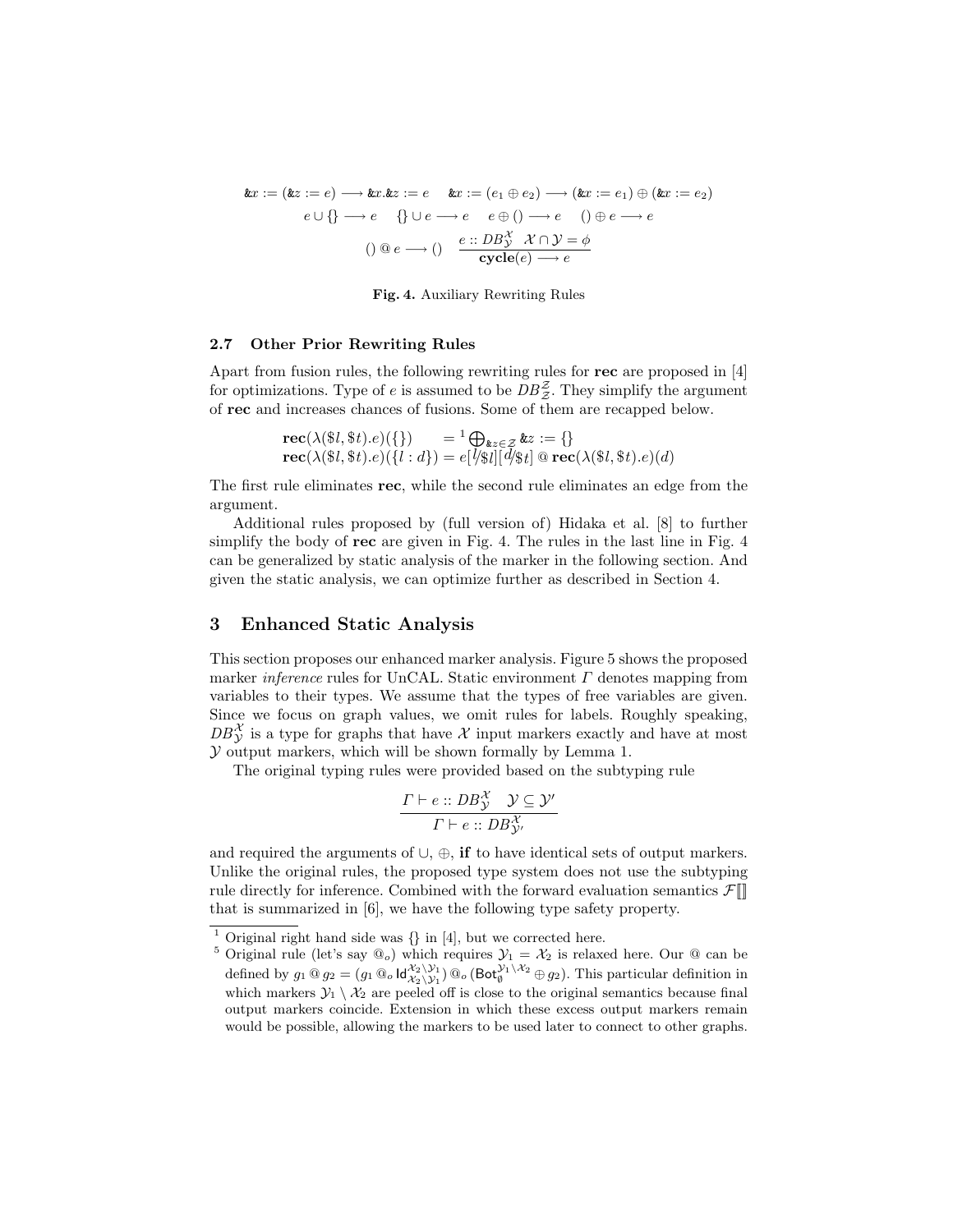$\mathcal{X} \cdot \mathcal{Y} \stackrel{\text{def}}{=} \{ \&x \cdot \&y \mid \&x \in \mathcal{X}, \&y \in \mathcal{Y} \}$   $\&x \cdot \&x = \&x \cdot \&= \&x$   $(\&x \cdot \&y) \cdot \&z = \&x \cdot (\&y \cdot \&z)$ 

$$
\frac{\Gamma \vdash l::Label \qquad \Gamma \vdash e_1::DB_{y_1}^{\chi} \qquad \Gamma \vdash e_2::DB_{y_2}^{\chi} \qquad \Gamma \vdash e_2::DB_{y_2}^{\chi} \qquad \Gamma \vdash e_1::DB_{y_2} \qquad \Gamma \vdash e_2::DB_{y_2}^{\chi} \qquad \Gamma \vdash e_1::DB_{y_2}^{\chi} \qquad \Gamma \vdash e_1::DB_{y_2}^{\chi} \qquad \Gamma \vdash e_2::DB_{y_1 \cup y_2}^{\chi} \qquad \Gamma \vdash e_1::DB_{y_1}^{\chi} \qquad \Gamma \vdash e_2::DB_{y_2}^{\chi} \qquad \Gamma \vdash e_2::DB_{y_2}^{\chi} \qquad \Gamma \vdash e_1::DB_{y_1}^{\chi} \qquad \Gamma \vdash e_2::DB_{y_2}^{\chi} \qquad \Gamma \vdash e_1::DB_{y_2}^{\chi} \qquad \Gamma \vdash e_1::DB_{y_2}^{\chi} \qquad \Gamma \vdash e_1::DB_{y_2}^{\chi} \qquad \Gamma \vdash e_2::DB_{y_2}^{\chi} \qquad \Gamma \vdash e_2::DB_{y_2}^{\chi} \qquad \Gamma \vdash e_2::DB_{y_2}^{\chi} \qquad \Gamma \vdash e_2::DB_{y_2}^{\chi} \qquad \Gamma \vdash e_2::DB_{y_2}^{\chi} \qquad \Gamma \vdash e_2::DB_{y_2}^{\chi} \qquad \Gamma \vdash e_2::DB_{y_2}^{\chi} \qquad \Gamma \vdash e_2::DB_{y_2}^{\chi} \qquad \Gamma \vdash e_2::DB_{y_2}^{\chi} \qquad \Gamma \vdash e_2::DB_{y_2}^{\chi} \qquad \Gamma \vdash e_2::DB_{y_2}^{\chi} \qquad \Gamma \vdash e_2::DB_{y_2}^{\chi} \qquad \Gamma \vdash e_2::DB_{y_2}^{\chi} \qquad \Gamma \vdash e_2::DB_{y_2}^{\chi} \qquad \Gamma \vdash e_2::DB_{y_2}^{\chi} \qquad \Gamma \vdash e_1::DB_{y_2}^{\chi} \qquad \Gamma \vdash e_1::DB_{y_2}^{\chi} \qquad \Gamma \vdash e_1::DB_{y_2}^{\chi} \
$$

**Fig. 5.** UnCAL Static Typing (Marker Inference) Rules: Rules for *Label* are Omitted

**Lemma 1 (Type Safety).** *Assume that g is the graph obtained by*  $g = \mathcal{F}[[e]]$ *for an expression e. Then,*  $\vdash$  *e*  $::$   $DB^{\mathcal{X}}_{\mathcal{Y}}$  *implies both*  $\mathsf{inMarker}(g) = \mathcal{X}$  *and* outMarker $(g) \subseteq Y$ .

Lemma 1 guarantees that the set of input markers estimated by the type inference is exact in the sense that the set of input markers generated by evaluation exactly coincides with that of the inferred type. For the output markers, the type system provides an over-approximation in the sense that the set of output markers generated by evaluation is a subset of the inferred set of output markers. Since the statement on the input marker is a direct consequence of the rules in [4], we focus that on the output markers and prove it. The proof, which is based on induction on the structure of UnCAL expression, is in the full version [7] of this paper.

# **4 Enhanced Rewiring Optimization**

This section proposes enhanced rewriting optimization rules based on the static analysis shown in the previous section.

## **4.1 Rule for @ and Revised Fusion Rule**

Statically-inferred markers enables us to optimize expressions much more. We can generalize the rewriting rules in the last row of Fig. 4 by not just referring to the pattern of subexpressions but its estimated markers, such as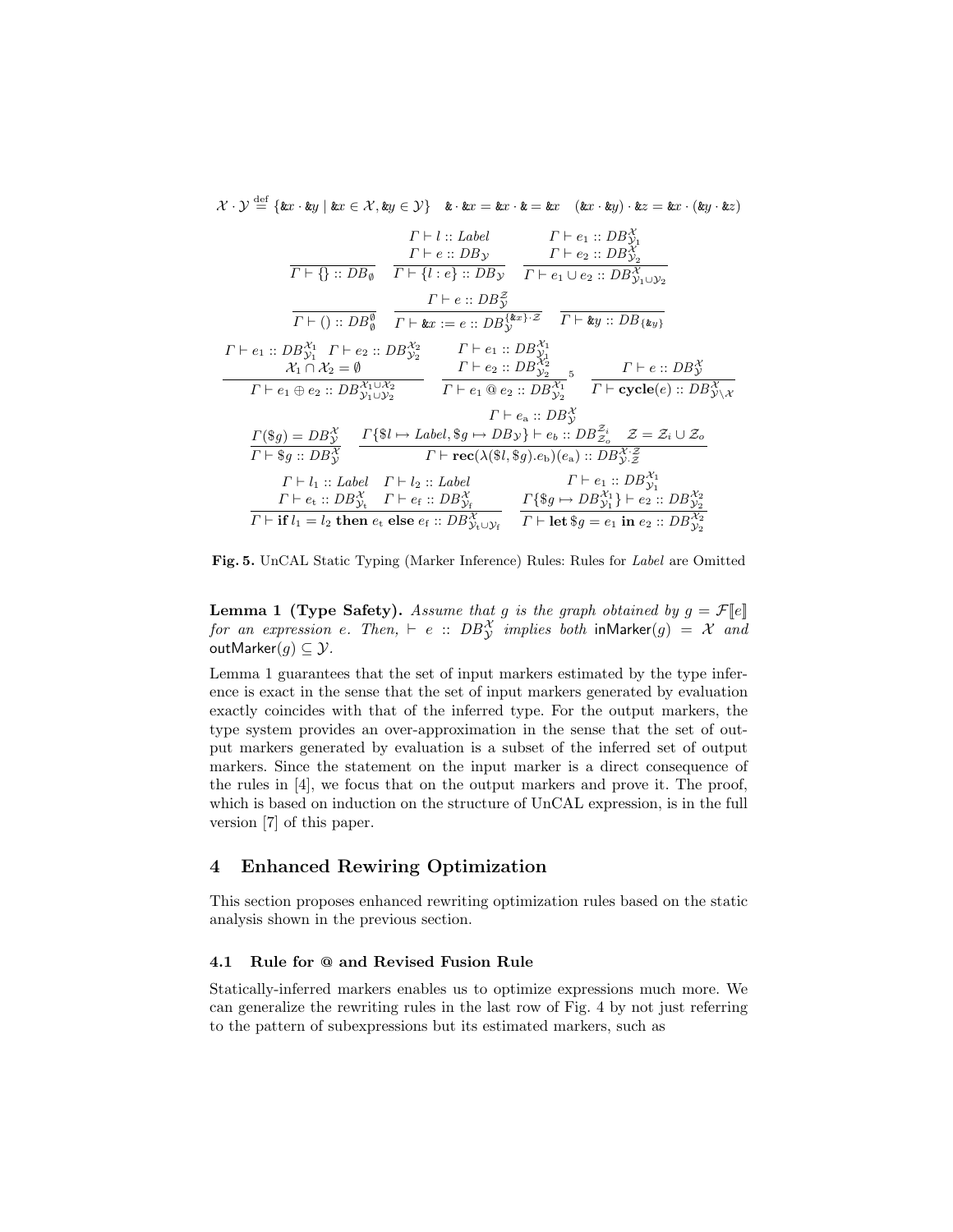$$
\begin{array}{ccc}\n\text{()} \ @ \ e \longrightarrow \text{()} & \Rightarrow & \frac{e_1 \ :: DB_{\emptyset}^{\mathcal{X}}}{e_1 \ @ \ e_2 \longrightarrow e_1} \\
\end{array}\n\tag{2}
$$

As we have seen in Sect. 2, we have two fusion rules for **rec**. Although the first rule can be used to gain performance, the second rule is more complex so less performance gain is expected. Using (2), we can relax the condition of the first condition of the fusion rule (1) to increase chances to apply the first rule as follows.

$$
\mathbf{rec}(\lambda(\$\mathit{l}_2, \$\mathit{t}_2).e_2)(\mathbf{rec}(\lambda(\$\mathit{l}_1, \$\mathit{t}_1).e_1)(e_0))
$$
\n
$$
= \mathbf{rec}(\lambda(\$\mathit{l}_1, \$\mathit{t}_1).\mathbf{rec}(\lambda(\$\mathit{l}_2, \$\mathit{t}_2).e_2)(e_1))(e_0)
$$
\nif \$\mathit{t}\_2\$ does not appear free in \$e\_2\$, or \$e\_1 :: DB\_{\emptyset}^{\mathcal{X}}\$

Here, the underlined part is changed.

## **4.2 Further Optimization with Static Marker Information**

In this section, general rules for  $e_1 \tQ e_2$  is investigated. First to eliminate  $\tQ e_2$ , and then to statically compute  $\circledcirc$  by plugging  $e_2$  into  $e_1$ .

## **4.2.1 Static Output-Marker Removal Algorithm and Soundness**

For more general cases of @ where connections by *ε* do not happen, we have the following rule.

$$
\underbrace{e_1 :: DB_{\mathcal{Y}_1}^{\mathcal{X}} \quad e_2 :: DB_{\mathcal{Z}}^{\mathcal{Y}_2} \quad \mathcal{Y}_1 \cap \mathcal{Y}_2 = \emptyset \quad \mathsf{Rm}_{\mathcal{Y}_1} \langle \langle e_1 \rangle \rangle = e}{e_1 \otimes e_2 \longrightarrow e}
$$

 $Rm_V\langle e \rangle$  denotes static removal of the set of output markers. Without this, rewriting result in spurious output markers from  $e_1$  remained in the final result. The formal definition of  $Rm_y \langle e \rangle$  is shown below.

$$
\mathsf{Rm}_{\emptyset}\langle e \rangle = e \quad \mathsf{Rm}_{\mathcal{X} \cup \mathcal{Y}}\langle e \rangle = \mathsf{Rm}_{\mathcal{Y}}\langle \mathsf{Rm}_{\mathcal{X}}\langle e \rangle \rangle \quad \mathsf{Rm}_{\{ky\}}\langle \{\} \rangle = \{\}
$$
\n
$$
\mathsf{Rm}_{\{ky\}}\langle \langle 0 \rangle \rangle = \langle 0 \quad \mathsf{Rm}_{\{ky\}}\langle \langle ky \rangle \rangle = \{\} \quad \mathsf{Rm}_{\{ky\}}\langle \langle kx \rangle \rangle = \&x
$$
\n
$$
\mathsf{Rm}_{\{ky\}}\langle \langle e_1 \odot e_2 \rangle = \mathsf{Rm}_{\{ky\}}\langle \langle e_1 \rangle \odot \mathsf{Rm}_{\{ky\}}\langle \langle e_2 \rangle \rangle \quad (\odot \in \{\cup, \oplus\})
$$
\n
$$
\mathsf{Rm}_{\{ky\}}\langle \langle kx := e \rangle \rangle = \langle kx := \mathsf{Rm}_{\{ky\}}\langle \langle e \rangle \rangle \}
$$
\n
$$
\mathsf{Rm}_{\{ky\}}\langle \langle \{l : e \} \rangle \rangle = \{l : \mathsf{Rm}_{\{ky\}}\langle \langle e \rangle \rangle \}
$$
\n
$$
\mathsf{Rm}_{\{ky\}}\langle \langle e_1 \odot e_2 \rangle \rangle = e_1 \odot \mathsf{Rm}_{\{ky\}}\langle \langle e_2 \rangle \rangle
$$
\n
$$
\mathsf{Rm}_{\{ky\}}\langle \langle l : e \rangle \rangle = \{l : \mathsf{Rm}_{\{ky\}}\langle \langle e_2 \rangle \rangle
$$
\n
$$
\mathsf{Rm}_{\{ky\}}\langle \langle e_1 \odot e_2 \rangle \rangle = \text{if } b \text{ then } \mathsf{Rm}_{\{ky\}}\langle \langle e_1 \rangle \rangle \text{ else } \mathsf{Rm}_{\{ky\}}\langle \langle e_2 \rangle \rangle
$$

Since the output markers of the result of  $\omega$  are not affected by that of  $e_1, e_1$ is not visited in the rule of  $\mathbb{Q}$ . In the following,  $\mathsf{Id}_{\mathcal{Y}}^{\mathcal{Y}}$  and  $\mathsf{Bot}_{\emptyset}^{\mathcal{Y}}$  are respectively defined as  $\bigoplus_{\mathbf{k}z \in \mathcal{Y}} \mathbf{k}z := \mathbf{k}z$  and  $\bigoplus_{\mathbf{k}z \in \mathcal{Y}} \mathbf{k}z := \{\}.$ 

$$
\frac{e::DB_{\mathcal{Y}}^{\mathcal{X}} \quad \&y \in (\mathcal{Y} \setminus \mathcal{X}) \quad \mathsf{Rm}_{\{ \&y\}} \langle \langle e \rangle \rangle = e'}{\mathsf{Rm}_{\{ \&y\}} \langle \langle \mathbf{cycle}(e) \rangle \rangle = \mathbf{cycle}(e')} \quad \frac{e::DB_{\mathcal{Y}}^{\mathcal{X}} \quad \&y \notin (\mathcal{Y} \setminus \mathcal{X})}{\mathsf{Rm}_{\{ \&y\}} \langle \langle \mathbf{cycle}(e) \rangle \rangle = \mathbf{cycle}(e)}
$$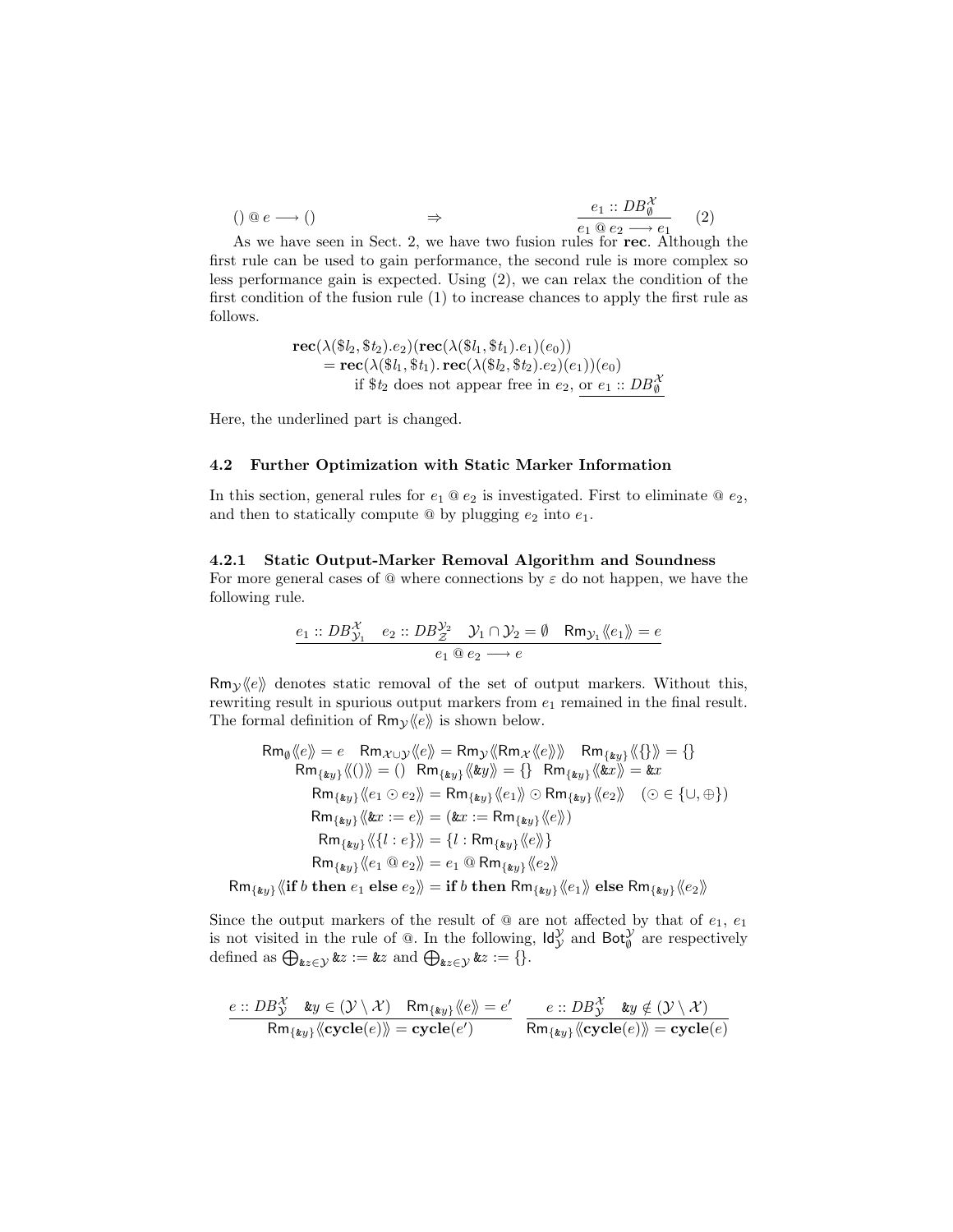$$
\frac{\$v::\textit{DB}_{\mathcal{Y}}^{\mathcal{X}}\ \textit{ky} \notin \mathcal{Y}}{\mathsf{Rm}_{\{\textit{ky}\}}\langle\!\langle \$v \rangle\!\rangle = \$v} \ \ \frac{\$v::\textit{DB}_{\mathcal{Y}}^{\mathcal{X}}\ \textit{ky} \in \mathcal{Y}}{\mathsf{Rm}_{\{\textit{ky}\}}\langle\!\langle \$v \rangle\!\rangle = \$v \circledcirc (\mathsf{Bot}_{\emptyset}^{\{\textit{ky}\}} \oplus \mathsf{Id}_{\mathcal{Y}\setminus \{\textit{ky}\}}^{\mathcal{Y}\setminus \{\textit{ky}\}})}
$$

The first rule of \$*v* says that according to the safety of type inference, &*y* is guaranteed not to result at run-time, so the expression \$*v* remains unchanged. The second rule actually removes the output marker  $\mathbf{ky}_j$ , but static removal is impossible. So the removal is deferred till run-time. The output node marked  $ky_j$ is connected to node produced by  $\mathbf{z}_y := \{\}$ . Since the latter node has no output marker, the original output marker disappears from the graph produced by the evaluation. The rest of the  $\mathbf{g}_{y_k} := \mathbf{g}_{y_k}$  does no operation on the marker. Since estimation  $\mathcal Y$  is the upper bound, the output maker may not be produced at runtime. If it is the case, connection with *ε*-edge by @ does not occur, and the nodes produced by the := expressions are left unreachable, so the transformation is still valid. As another side effect, @ may connect identically marked output nodes to single node. However, the graph before and after this "funneling" connection are bisimilar, since every leaf node with identical output markers are bisimilar by definition. Should the output nodes are to be further connected to other input nodes, the target node is always single, because more than one node with identical input marker is disallowed by the data model. So this connection does no harm. Note that the second rule increases the size of the expression, so it may increase the cost of evaluation.

$$
\frac{\mathbf{rec}(\lambda(\$l,\$t).e_{\mathrm{b}})(e_{\mathrm{a}}) :: DB_{\mathcal{Y} \cdot \mathcal{Z}}^{\mathcal{X} \cdot \mathcal{Z}} \quad \&y \in \mathcal{Y} \quad \mathsf{Rm}_{\{\&y\}} \langle\!\langle e_{\mathrm{a}} \rangle\!\rangle = e_{\mathrm{a}}'}{\mathsf{Rm}_{\{y, y, z \mid z \in \mathcal{Z}\}} \langle\!\langle \mathbf{rec}(\lambda(\$l,\$t).e_{\mathrm{b}})(e_{\mathrm{a}}) \rangle\!\rangle = \mathbf{rec}(\lambda(\$l,\$t).e_{\mathrm{b}})(e_{\mathrm{a}}')}
$$

For **rec**, one output marker  $\&y$  in  $e_a$  corresponds to  $\{\&y\} \cdot \mathcal{Z} = \{\&y.\&z \mid \&z \in \mathcal{Z}\}\$ in the result. So removal of  $\mathbf{\&}y$  from  $e_a$  results in removal of all of the  $\{\mathbf{\&}y\} \cdot \mathcal{Z}$ . So only removal of all of  $\{ky.kz \mid kz \in \mathcal{Z}\}\$  at a time is allowed.

**Lemma 2 (Soundness of Static Output-Marker Removal Algorithm).** *Assume that*  $G = (V, E, I, O)$  *is a graph obtained by*  $G = \mathcal{F}[e]$  *for an expression e*, and *e*<sup>*'*</sup> *is the expression obtained by*  $Rm_y \langle e \rangle$ *. Then, we have*  $\mathcal{F}[e^{\prime}] =$  $(V, E, I, \{(v, \& y) \in O \mid \& y \notin \mathcal{Y}\})$ .

Lemma 2 guarantees that no output marker in  $\mathcal Y$  appears at run-time if  $\mathsf{Rm}_{\mathcal Y}\langle e \rangle$ is evaluated.

## **4.2.2 Plugging Expression to Output Marker Expression**

The following rewriting rule is to plug an expression into another through correspondingly marked node.

*{l* : &*y}* @ (&*y* := *e*) *−→ {l* : *e}*

This kind of rewriting was actually implicitly used in the exemplification of optimization in [4], but was not generalized. We can generalize this rewriting as

$$
e \t\t@ (\text{ky} := e') \longrightarrow \begin{cases} \mathsf{Rm}_{\mathcal{Y} \setminus \mathsf{ky}} \langle e \rangle \!\! \, [ \, e' \rangle \mathsf{ky} \! \, ] & \text{if } \mathsf{ky} \in \mathcal{Y} \text{ where } e :: DB^{\mathcal{X}}_{\mathcal{Y}} \\ \mathsf{Rm}_{\mathcal{Y}} \langle \! \langle e \rangle \!\! \rangle & \text{otherwise.} \end{cases}
$$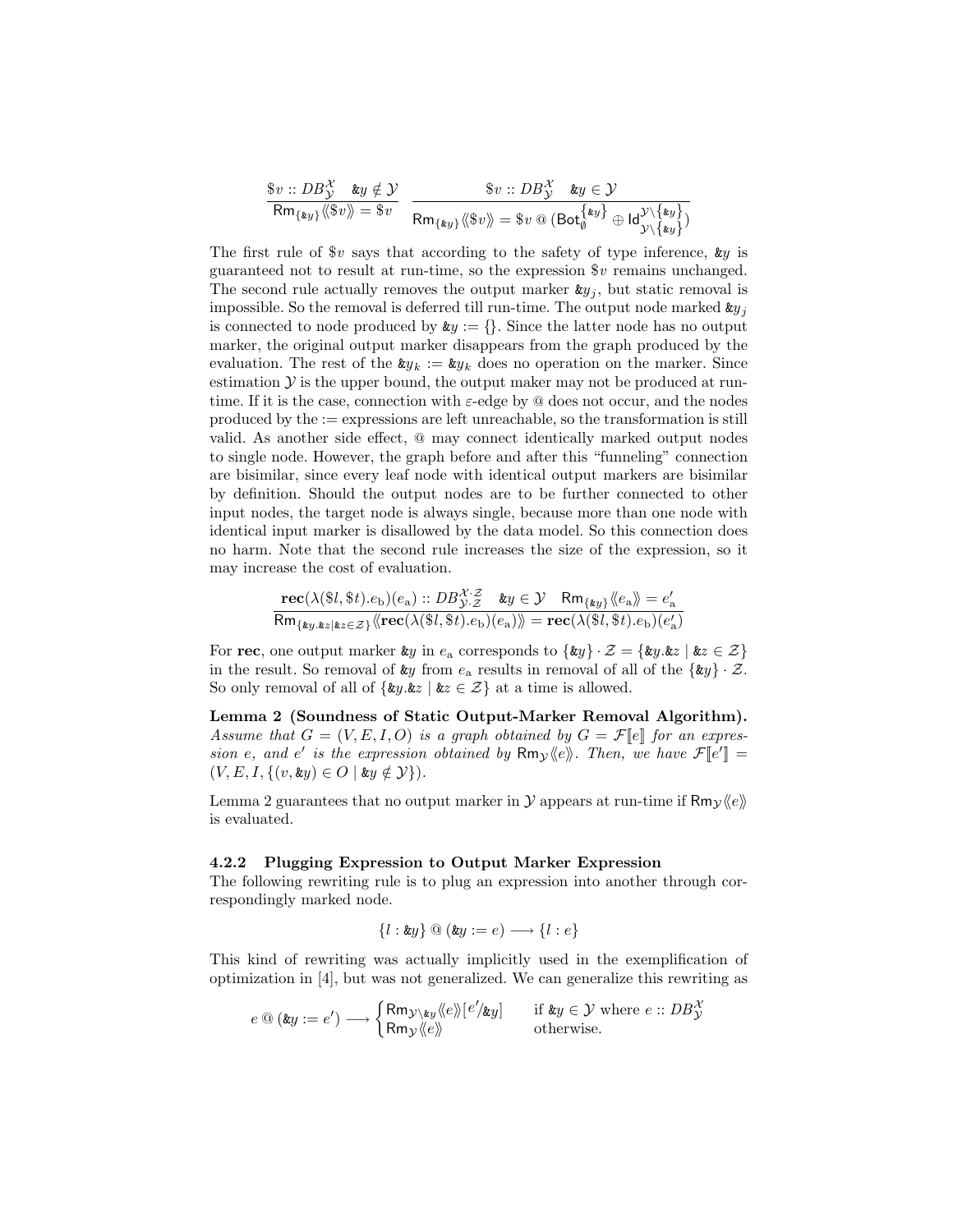where  $e[e'_{\alpha y}]$  denotes substitution of  $\alpha y$  by  $e'$  in  $e$ . Since nullrary constructors  $\{\},$  (), and  $\&x \neq \&y$  do not produce output marker  $\&y$ , the substitution takes no effect and the rule in the latter case apply. So we focus on the former case in the sequel. For most of the constructors the substitution rules are rather straightforward:

$$
\mathbf{w}[e/\mathbf{w}y] = e
$$
  
\n
$$
(e_1 \odot e_2)[e/\mathbf{w}y] = (e_1[e/\mathbf{w}y]) \odot (e_2[e/\mathbf{w}y]) \quad (\odot \in \{\cup, \oplus\})
$$
  
\n
$$
(\mathbf{w}x := e)[e'/\mathbf{w}y] = (\mathbf{w}x := (e[e'/\mathbf{w}y]))
$$
  
\n
$$
\{l : e\}[e'/\mathbf{w}y] = \{l : (e[e'/\mathbf{w}y])\}
$$
  
\n
$$
(e_1 \odot e_2)[e/\mathbf{w}y] = e_1 \odot (e_2[e/\mathbf{w}y])
$$
  
\n
$$
(if b then e_1 else e_2)[e/\mathbf{w}y] = if b then (e_1[e/\mathbf{w}y]) else (e_2[e/\mathbf{w}y])
$$

Since the final output marker for  $\circledcirc$  is not affected by that of  $e_1, e_1$  is not visited in the rule of @. For **cycle**, we should be careful to avoid capturing of marker.

$$
\mathbf{cycle}(e)[e'/\mathbf{ky}]=\begin{cases}\frac{\mathbf{cycle}(e[e'/\mathbf{ky}])}{\mathbf{cycle}(e)[e'/\mathbf{ky}]} & \text{if } (\mathcal{Y}' \cap \mathcal{X})=\emptyset \text{ where } e::DB_{\mathcal{Y}}^{\mathcal{X}} & e'::DB_{\mathcal{Y}'}\end{cases}
$$

The above rule says that if &*y* will be a "free" marker in *e*, that is, the output markers in  $e'$ , namely  $\mathcal{Y}'$  will not be captured by **cycle**, then we can plug  $e'$  into output marker expression in  $e$ . If some of the output markers in  $\mathcal{Y}'$  are included in  $\mathcal{X}$ , then the renaming is necessary. As suggested in the full version of [3], markers in  $X$  instead of those in  $Y'$  should be renamed. And that renaming can be compensated outside of **cycle** as follows:

$$
\overline{\mathbf{cycle}}(e) \stackrel{\mathrm{def}}{=} (\bigoplus_{\mathtt{k} x \in \mathcal{X}} \mathtt{k} x := \mathtt{k} t m p_x) \, \textcircled{c} \mathbf{cycle}(e[\mathtt{k} t m p_{x_1} / \mathtt{k} x_1] \dots [\mathtt{k} t m p_{x_M} / \mathtt{k} x_M])
$$

where  $\&x_1, \ldots, \&x_M = \mathcal{X}$  are the markers to be renamed, and  $\mathcal{X}$  of  $e :: DB_{\mathcal{Y}}^{\mathcal{X}}$ is used. Note that in the renaming, not only output markers, but also input markers are renamed.  $\text{#tmp}_{x_1}, \ldots, \text{#tmp}_{x_M}$  are corresponding fresh (temporary) markers. The left hand side of @ recovers the original name of the markers. After renaming by **cycle**, no marker is captured anymore, so substitution is guaranteed to succeed. For variable reference and **rec**, static substitution is impossible. So we resort to the following generic "fall back" rule.

$$
\frac{e \in \{\$v, \mathbf{rec}(\_)(\_) \} \quad e::DB^{\mathcal{X}}_{\mathcal{Y}} \quad \mathcal{Y} = \{\&y_1, \dots, \&y_j, \dots, \&y_n\}}{e[e'/\&y_j] = e \circledast \begin{pmatrix} \&y_1 := \&y_1, \dots, \&y_{j-1} := \&y_{j-1}, \&y_j := e', \\ \&y_{j-1} := \&y_{j-1}, \dots, \&y_n := \&y_n \end{pmatrix}}
$$

The "fall back" rule is used for **rec** because unlike output marker removal algorithm, we can not just plug *e* into *e*<sup>a</sup> since that will not plug *e* but **rec**( $\lambda$ (\$*l*, \$*t*)*.e*<sub>b</sub>)(*e*) in the result. We could have used the inverse  $\text{rec}(\lambda$ (\$*l*, \$*t*)*.e*<sub>b</sub>)<sup>-1</sup> to plug  $\text{rec}(\lambda(\$l, \$t).e_b)^{-1}(e')$  instead, but the inverse does not always exist in general.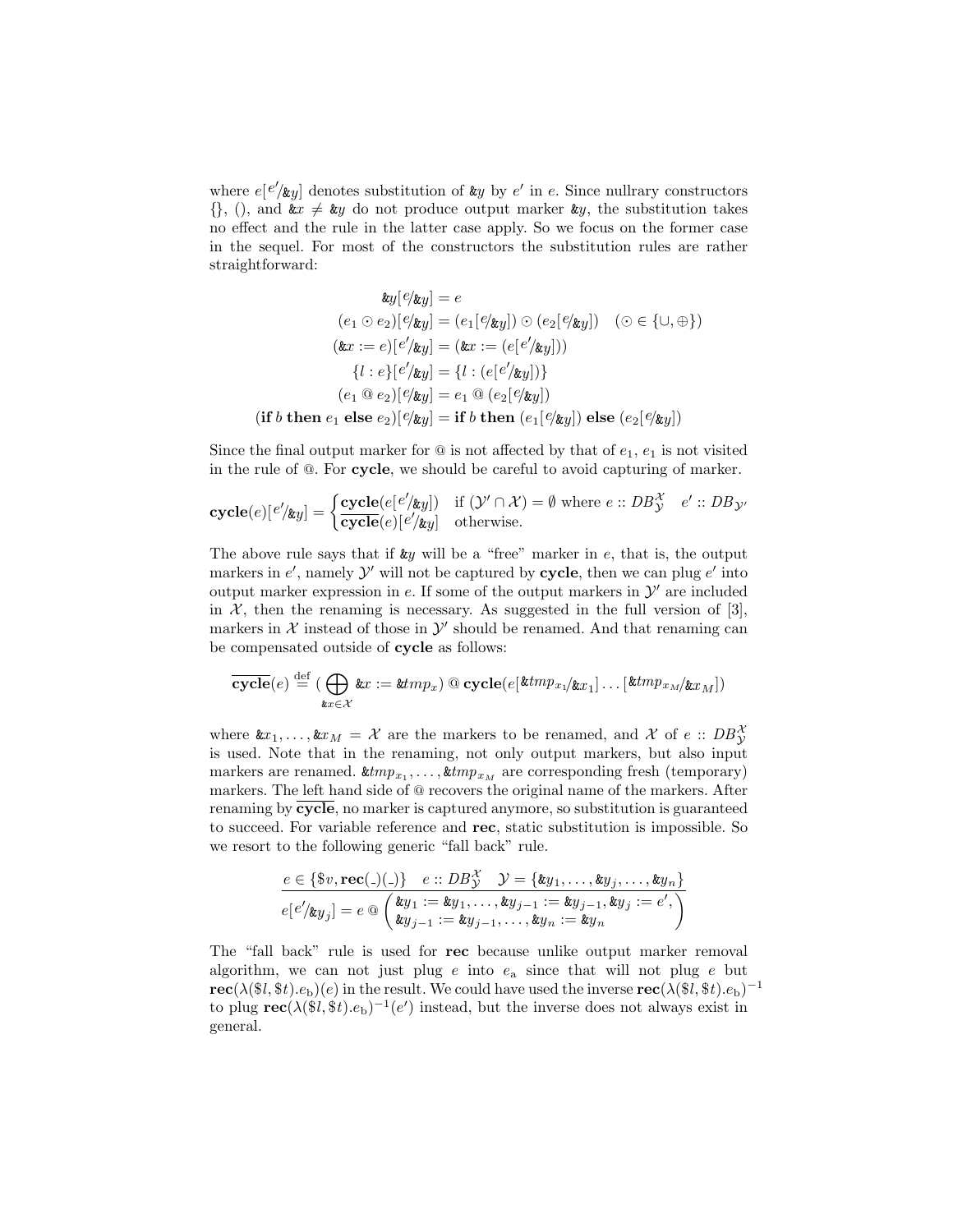The overall rewriting is conducted by two mutually recursive functions as follows: driver function *P* first apply itself to subexpressions recursively, and then apply function *F* that implements *−→* and other rewriting rules recursively such as fusions described in this paper, on the result of *P*.

With respect to proposed rewriting rules in this section, the following theorem hold.

**Theorem 1 (Soundness of Rewriting).** *If*  $e \rightarrow e'$ , then  $\mathcal{F}[e]$  *is bisimilar*  $to \mathcal{F}[e']$ .

It can be proved by simple induction on the structure of UnCAL expressions, and omitted here.

*Example 4.* The following transformation that apply selection after *consecutive* in Example 3

 ${\bf rec}(\lambda(\$l_1, \$q_1)$ *.* **if**  $\$l_1 = {\bf a}$  **then**  $\{\$l_1 : \$q_1\}$  **else**  $\{\})(\text{consecutive}(\$db))$ is rewritten as follows:

*{* expand definition of *consecutive* and apply 2nd fusion rule *}*

 $=$  **rec**( $\lambda$ ( $\$(l, \$g)$ )*.* **rec**( $\lambda$ ( $\$(l_1, \$g_1)$ *.* **if**  $\$(l_1 = \texttt{a} \text{ then } \{\$l_1 : \$g_1\} \text{ else } \{\})$  $(\text{rec}(\lambda(\$l', \$g')). \text{if } \$l = \$l' \text{ then } \{\text{result} : \$g'\} \text{ else } {\})(\$g)$  $\mathbb{Q}$  **rec**( $\lambda$ ( $\$\mathcal{I}$ ),  $\mathbb{R}$ **ec**( $\lambda$ ( $\$\mathcal{I}'$ ),  $\$\mathcal{g}'$ ).  $\textbf{if } \$l = \$l' \textbf{ then } \{\texttt{result} : \$g'\} \textbf{ else } {\{})(\$g))({\$g)}{)}({\$db}$ 

*{* (2) *}*

 $=$  **rec**( $\lambda$ ( $\$l, \$g$ )*.* **rec**( $\lambda$ ( $\$l_1, \$g_1$ )*.* **if**  $\$l_1 =$  a **then**  $\{\$l_1 : \$g_1\}$  **else**  $\{\}\$  $(\textbf{rec}(\lambda(\$l', \$g')). \textbf{if } \$l = \$l' \textbf{ then } \{\textbf{result} : \$g'\} \textbf{ else } {\{})(\$g)))(\$db)$ 

*{* 2nd fusion rule, (2), **rec** rule for **if** and *{l* : *d}*, static label comparison *}*

 $=$ **rec**( $\lambda$ ( $\frac{1}{6}$ ,  $\frac{1}{6}$ *g*)*.***rec**( $\lambda$ ( $\frac{1}{6}$ ,  $\frac{1}{6}$ *g*)( $\frac{1}{6}$ *g*)( $\frac{1}{6}$ *db*)

This example demonstrates the second fusion rule promotes to the first. The top level edges of the result of *consecutive* are always labeled result while the selection selects subgraphs under edges labeled a. So the result will always be empty, and correspondingly the body of **rec** in the final result is *{}*.

More examples can be found in the full version [7] of this paper.

# **5 Implementation and Performance Evaluation**

This section reports preliminary performance evaluations.

## **5.1 Implementation in** GRoundTram

All of the transformation in the paper are implemented in GRoundTram, or Graph Roundtrip Transformation for Models, which is a system to build a bidirectional transformation between two models (graphs). All the source codes are available online at www.biglab.org. The following experimental results are obtained by the system.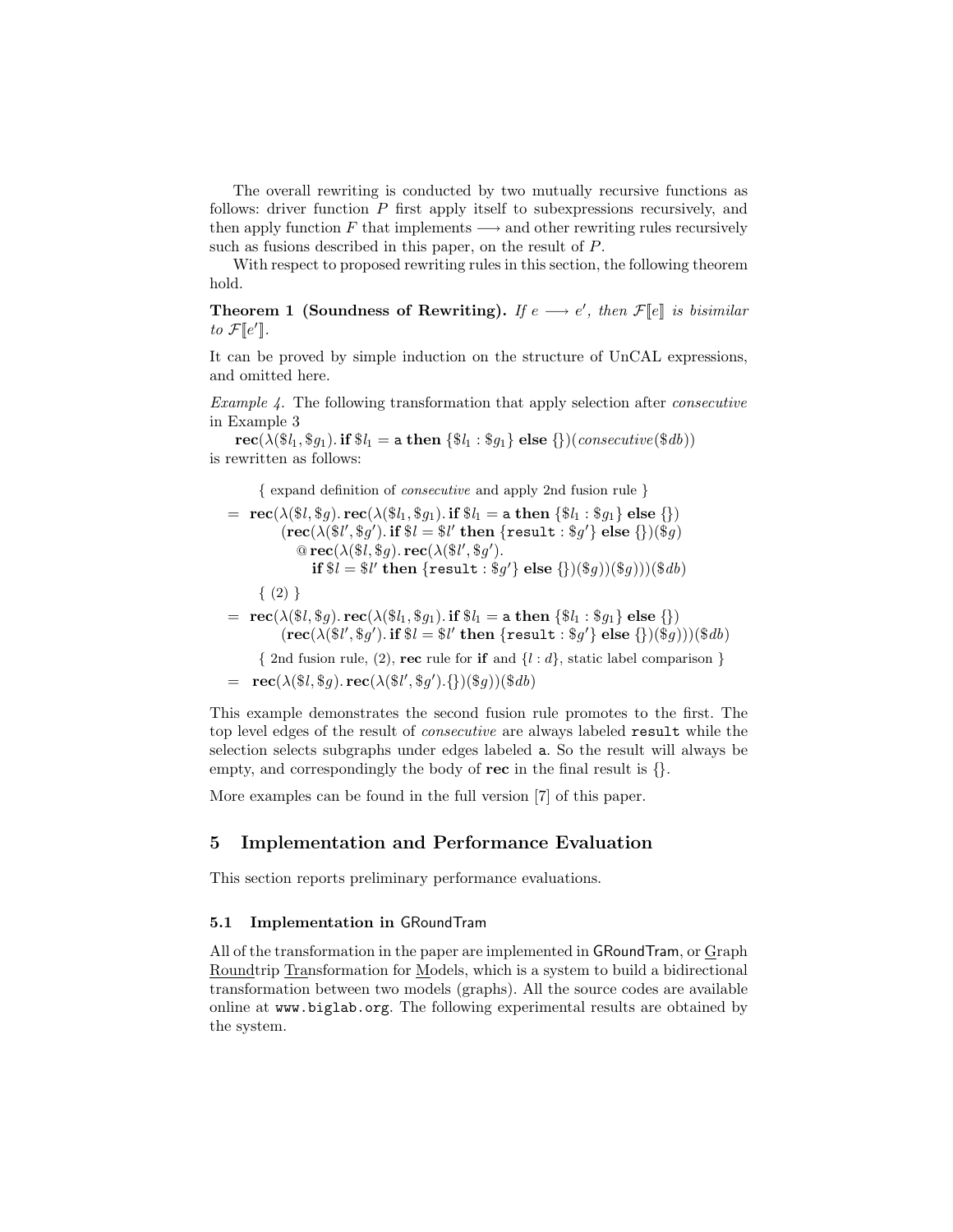|             | direction         |       | no rewriting previous $[4, 8]$ | ours         |
|-------------|-------------------|-------|--------------------------------|--------------|
| Class 2 RDB | forward           | 1.18  | 0.68                           | 0.68         |
|             | backward          | 14.5  | 7.99                           | 7.89         |
| PIM2PSM     | forward           | 0.08  | $0.77(2*3)$                    | $0.07(2*13)$ |
|             | backward          | 1.62  | 3.64                           | 0.75         |
| C2Osel      | forward           | 0.04  | $0.04(2*1)$                    | $0.05(2*11)$ |
|             | $\text{backward}$ | 2.26  | 0.26                           | 0.27         |
| C2Osel'     | forward           | 0.05  | $0.06(2*1)$                    | $0.04(2*11)$ |
|             | backward          | 2.53  | 2.58                           | 1.26         |
| UnQL        | forward           | 0.022 | $0.016(1*1)$ 0.010 $(1*1)$     |              |
|             | backward          | 0.85  | 0.30                           | 0.15         |

**Table 1.** Summary of Experiments (running time is in CPU seconds)

## **5.2 Performance Results**

Performance evaluation was conducted on GRoundTram, running on MacOSX over MacBookPro 17 inch, with 3.06 GHz Intel Core 2 Duo CPU. Time complexity is PTIME for the size of input graph[4], and exponential in the size (number of compositions or nesting of **rec**s) of the transformation. In the experiments, the size of input data (graph) is not very large (up to a hundred of nodes).

Table 1 shows the experimental results. Each running time includes time for forward and backward transformations [6], and for backward transformations, algorithm for edge-renaming is used, and no modification on the target is actually given. However, we suppose presence of modification would not make much difference in the running time. Running time of forward transformation in which rewriting is applied (last two columns) includes time for rewriting. Rewriting took 0.006 CPU seconds at the worst case (*PIM2PSM*, ours). *Class2RDB* stands for class diagram to table diagram transformation, *PIM2PSM* for platform independent model to platform specific model transformation, C2Osel is for transformation of customer oriented database into order oriented database, followed by a simple selection, and *UnQL* is the example that is extracted from our previous paper [8], which was borrowed from [4]. It is a composition of two **rec**s.

The numbers in parentheses show how often the fusion transformation happened. For example, *PIM2PSM* led to 3 fusions based on the second rule, and further enhanced rewriting led to 10 more fusion rule applications, all of which promoted to the first rule via proposed rewriting rule (2). Same promotions happened to *C2Osel*. Except for *C2Osel'*, a run-time optimization in which unreachable parts are removed after every application of **rec** is applied. Enhanced rewriting led to performance improvements in both forward and backward evaluations, except *C2Osel*. Comparing "previous" with "no rewriting", *PIM2PSM* and *C2Osel'* led to slowdown. These slowdown are explained as follows. The fusion turns composition of **rec**s to their nesting. In the presence of the run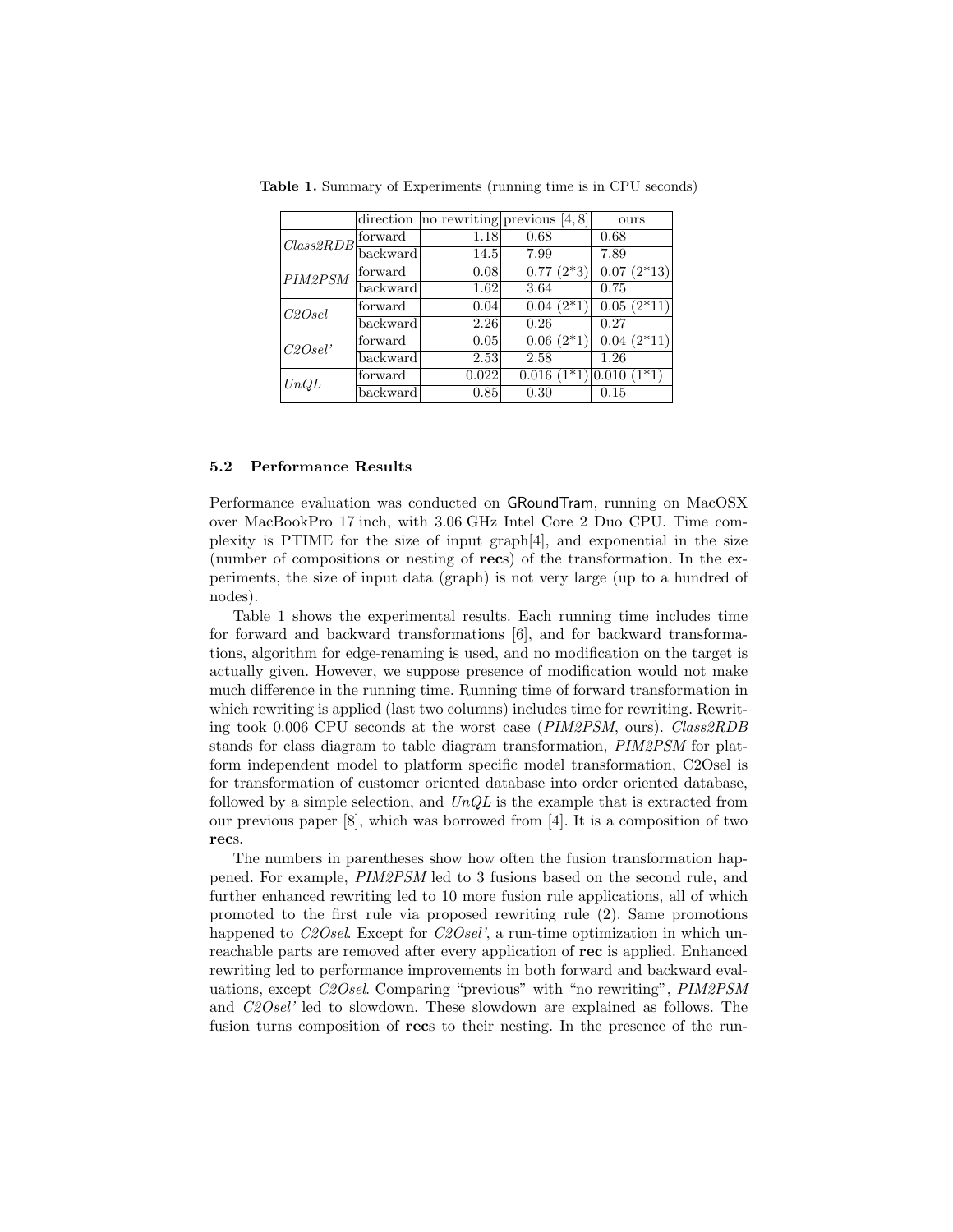time optimization, composition is advantageous than nesting when only small part of the result is passed to the subsequent **rec**s, which will run faster than when passed entire results (including unreachable parts). Once nested, intermediate result is not produced, but the run-time optimization is suppressed because every execution of the inner rec traverses the input graph. *C2Osel'* in which runtime optimization is turned off, shows that the enhanced rewriting itself lead to performance improvements.

# **6 Related Work**

Some optimization rules were mentioned in [8], but relationship with static marker analysis was not covered in depth. By enhanced marker analysis and rewriting rules in present paper, all the rules in [8] can be generalized uniformly.

An implementation of rewriting optimizations was reported in [6] but concrete strategies were not included in the paper.

Full (technical report) version of [3] dealt with plugging constructor-only expressions into output marker expressions. It was motivated by authors need to express semantics of @ at the constructor expression level and not graph data level as in [4]. It also mentioned renaming of markers to avoid capture of the output markers in the cycle expressions. We do attempt the same thing at the expression level but we argue here more formally.

The technical report also mentioned the semantics of **rec** on the cycle constructor expressions, even when the body expressions refer to graph variables, although marker environment that maps markers to connected subgraphs introduced there makes the semantics complex. The journal version [4] did not include this semantics on the cycle constructor expressions. But we could use the semantics to enhance rewriting rules for **rec** with **cycle** arguments.

The journal version mentioned run-time evaluation strategy in which only necessary components of structural recursion is executed. For example, only  $\&z_1$ component of **rec** in  $\&z_1 \otimes \text{rec}(\_)(\_)$  is evaluated.

A static analysis of UnCAL was described in [1], but the main motivation was to analyze structure of graphs using graph schema.

# **7 Conclusion**

In this paper, under the context of graph transformation using UnCAL graph algebra, enhanced static marker inference is first formalized. Fusion rule becomes more powerful thanks to the static marker analysis. Further rewriting rules based on this inference are also explored. Marker renaming for capture avoidance is formalized to support the rewriting rules.

Preliminary performance evaluation shows the usefulness of the optimization for various non-trivial transformations in the field of software engineering research.

Under the context of bidirectional graph transformations [6], one of the advantage of static analysis is that we can keep implementation of bidirectional